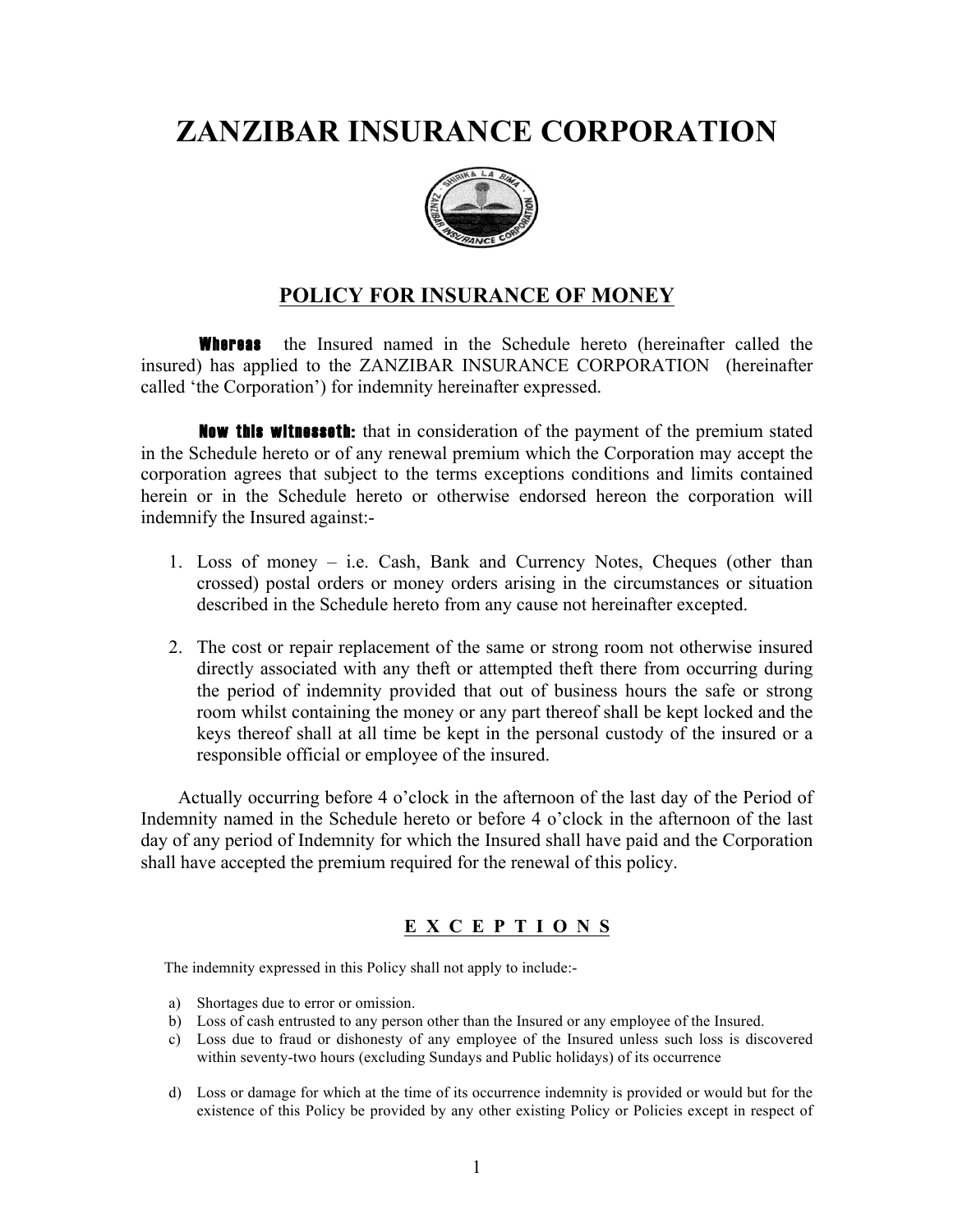any excess beyond the amount which would have been payable under some other Policy or Policies had this insurance not been effected.

- e) Any consequence whether direct or indirect of War Invasion Acts of Foreign Enemy Hostilities (whether War be declared or not) Civil War rebellion revolution Insurrection or Military usurped power Strike Riot and Civil Commotion.
- f) Loss or destruction of or damage to any property whatsoever or any loss or expense whatsoever resulting or arising there from or any consequential loss directly or indirectly caused by or contributed to by or arising from ionizing radiations or contamination by radioactivity from any nuclear fuel or from any nuclear waste from the combustion of nuclear fuel.

PROVIDED ALWAYS that the observe and fulfillment of the terms provisions conditions and endorsements of this Policy by the Insured in so far as they relate to anything to be done or complied with by him and the truth of the statements and answers in the said proposal shall be conditions precedent to any liability of the Corporation to make any payment under this Cover.

#### **W A R R A N T I E S**

1. It is warranted that all money not paid on the day of which it is received from the Bank be secured in locked safe or locked strong room after business hours

 This Policy shall not extend to cover the loss of cash abstracted from the safes following use of the key to any of the said safes or any duplicate thereof belonging to the insured unless such key has been obtained by threats or violence.

 It is further agreed that a complete record of the amount of cash in the safes be kept in some secure place other than in any of the said safes and that the liability of the Corporation will be Limited to the amount of the cash shown by such records to be in the safes at the rime of the loss but not exceeding in all the limits as set out in the Schedule hereto

2. If the Cash hereby covered shall at the time of the loss by any peril hereby insured against be collectively of great value than the sum insured then the Insured will be considered as his own insurer for the difference and shall bear a ratable share of the loss accordingly.

#### **C O N D I T I O N S**

 This Policy and the Schedule shall be read as one contract and any word or expression to which a specific meaning has been attached in any of this Policy or of the Schedule shall bear such specific meaning wherever it may appear.

- 1) The interest of the Insured under this Policy shall not be assignable except with the written consent of the Corporation.
- 2) The insured shall take all reasonable precautions for the safety of the property insured and on the happening of any event giving rise or likely to give rise to a claim under this Policy the Insured shall immediately the same shall have come to his knowledge.
	- a) Give notice to the Police and take all practicable steps to cause the discovery and punishment of any guilty person and recover the property.
	- b) Give to the Corporation notice in writing and within seven days thereafter deliver to the Corporation a claim in writing and supply all such detailed particulars and proof as may be reasonably required.